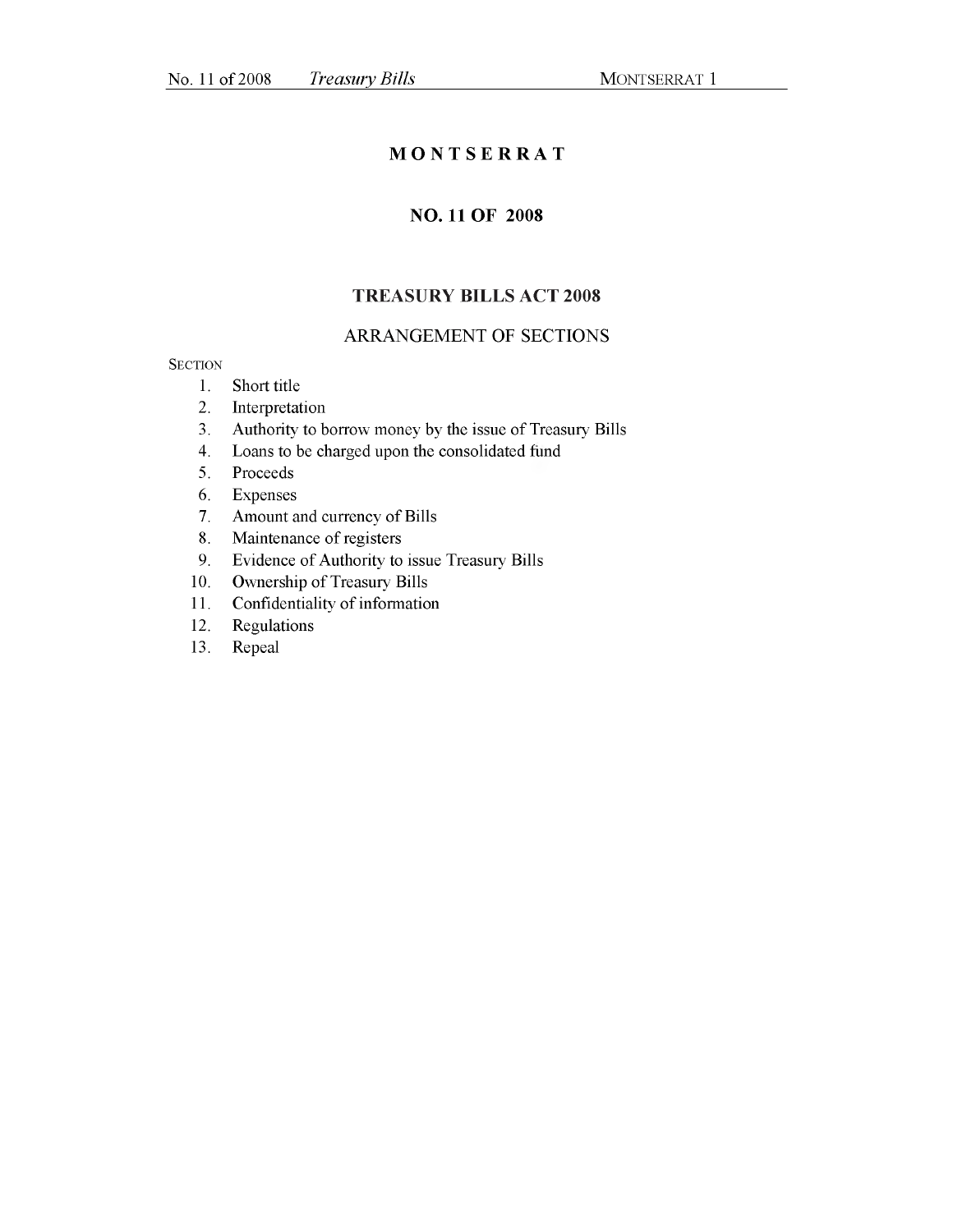**I ASSENT**

**Peter Waterworth Governor**

**DATE: 25.11.08**

# **M O N T S E R R A T**

## **NO. 11 OF 2008**

**AN ACT TO UPDATE THE TREASURY BILLS ACT.**

**BE IT ENACTED by the Queen's Most Excellent Majesty, by and with the advice and consent of the Legislative Council of Montserrat and by the Authority of the same as follows:—**

### **Short title**

**1. This Act may be cited as the Treasury Bills Act, 2008.**

### **Interpretation**

- **2. In this Act, unless the context otherwise provides —**
- **"bidder" refers to a person, group, broker, organization, firm or company that purchases Treasury Bills;**
- **"Central Bank" means the Eastern Caribbean Central bank;**
- **"conditions" means in respect of any Treasury Bill, the terms and conditions of that Treasury Bill, which terms and conditions may be contained in the offering announcement that relates to that Treasury Bill or in any other document;**
- **"holder" includes the person for the time being entered in the register as the holder of a Treasury Bill and the personal representatives of such holder;**
- **"investor" refers to a person, group, broker dealer, organization, firm or company that purchases Treasury Bills;**
- **"Member Territory" has the same meaning assigned to it as in the Agreement establishing the Eastern Caribbean Securities Regulatory Commission made on 24th day of November, 2000.**
- "Minister" means the Minister responsible for Finance;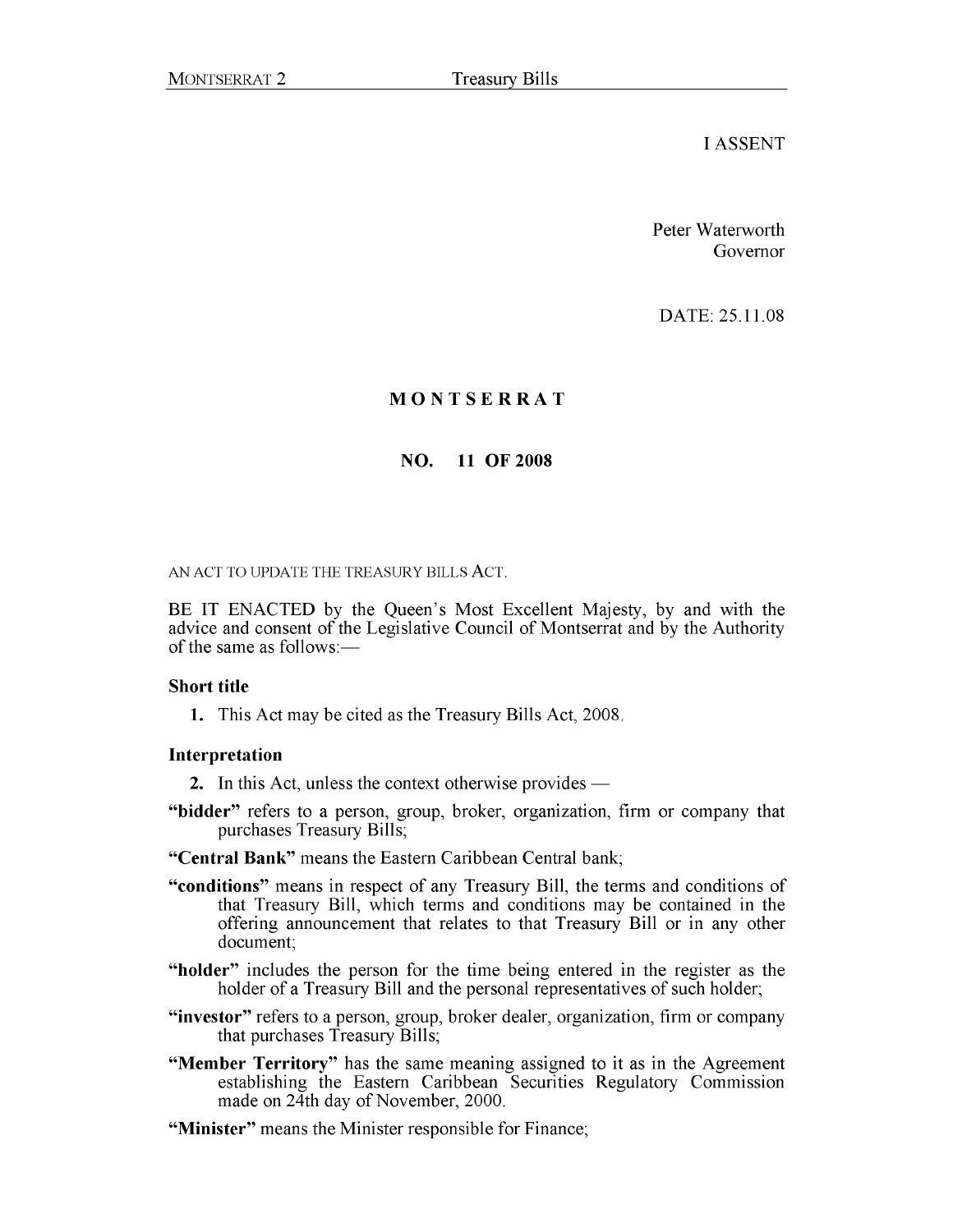- **"Participating Government" means a government which is party to the Agreement establishing the Eastern Caribbean Securities Regulatory Commission made on 24th day of November 2000;**
- **"register" includes a register maintained in an electronic form in a computerbased system;**

**"Securities Act" means the Securities Act;**

- **"Securities exchange" means the Eastern Caribbean Securities Exchange Limited or such other Securities Exchange approved by the Government to carry on the functions of Securities Exchange under the provisions of this Act;**
- **"Securities Registry" means the Eastern Caribbean Central Securities Registry Limited Licensed under Part II of the Securities Act or such other securities registry approved by the Minister to carry on the functions of a securities registry under this Act;**

**"Treasury Bill" means Treasury Bill issued under section 3 of this Act.**

#### **Authority to borrow money by the issue of Treasury Bills**

**3. (1) The Minister is hereby authorised to borrow money by the issue of Treasury Bills.**

**(2) For the purpose of borrowing money under this Act, the Minister may, subject to such directions as he considers appropriate, authorize the Financial Secretary, in writing to issue Treasury Bills.**

**(3) The Minister shall determine the amount of Treasury Bills authorised to be issued by him under this Act.**

**(4) The principal sums represented by any Treasury Bills outstanding at any one time under the provisions of this section shall not exceed thirty per centum of the estimated revenue of the Government during the financial year then current.**

**(5) The raising of money under this Act shall be subject to the provisions of sections 30 and 32 of the Public Finance (Management and Accountability) Act 2008.**

#### **Loans to be charged upon the consolidated fund**

**4. The principal sums and interest on all such issues of Treasury Bills are hereby charged upon and shall be payable out of the Consolidated Fund.**

#### **Proceeds**

**5. All moneys raised by the issues of Treasury Bills shall be paid into the Consolidated Fund.**

#### **Expenses**

**6. The expenses properly incurred in connection with the issue of Treasury Bills shall be charged against the Consolidated Fund.**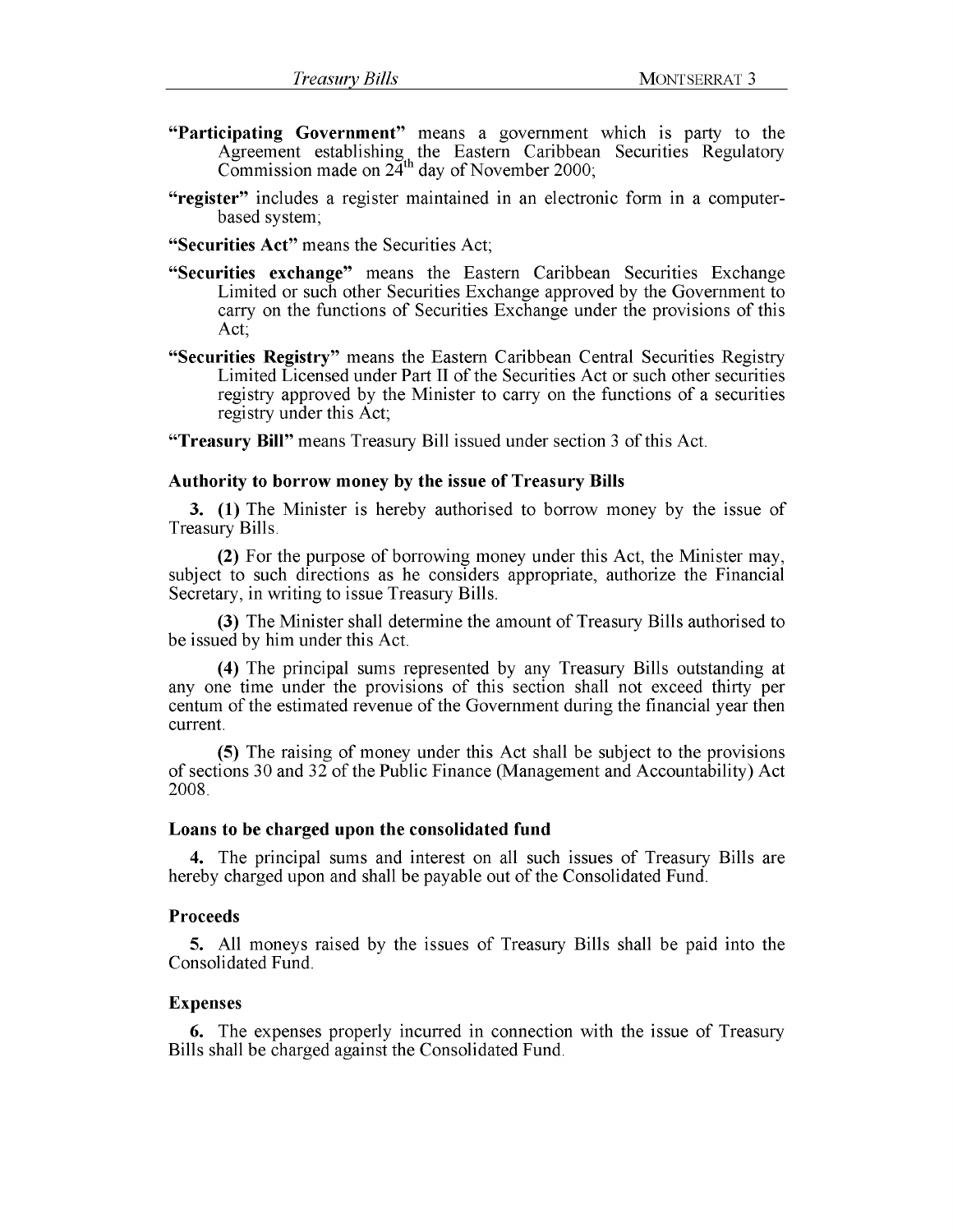### **Amount and currency of Bills**

**7. Every Treasury Bill issued in accordance with section 3 shall be expressed to be in respect of a sum of \$500 or a multiple thereof and shall be payable at par at a date not more than twelve months from the date thereof.**

### **M aintenance of registers**

**8. (1) The Accountant General shall maintain a register in which shall be entered the issue of every Treasury Bill.**

**(2) The issue of every Treasury Bill may also be recorded in a computer based system in such form as may be prescribed by regulation.**

**(3) The Securities Registry shall maintain a register containing particulars of every issue of the Treasury Bill.**

### **Evidence of Authority to issue treasury bills**

**9. The issue of Treasury Bills by the Financial Secretary in the form prescribed by regulations made under section 12 shall be sufficient evidence to any holder thereof that the authority of the Minister has been given for the issue of such Treasury Bill.**

### **Ownership of Treasury Bills**

**10. The ownership of Treasury Bills registered in the register maintained by the Accountant General under section 8 may, subject to regulations made under this Act, be evidenced and transferred without a written instrument.**

### **Confidentiality of Information**

**11. (1) No person who has acquired knowledge in his capacity as secretary, officer, employee or agent of the Government shall disclose to any person or governmental authority the identity, assets, liabilities, transactions or other information in respect of a holder except—**

- *(a)* **with the written authorization of the holder or of his heirs or legal personal representatives; or**
- *(b)* **for the purpose of the performance of his duties within the scope of his employment in conformity with the provision of this Act or rules governing the operations of the Securities Exchange, the Securities Registry; or**
- *(c)* **when lawfully required to make disclosure by any court of competent jurisdiction within or outside Montserrat; or**
- *(d)* **under the provisions of any laws of Montserrat or of a member territory; or under an agreement among the participating Governments.**

**(2) Every person who contravenes the provisions of subsection (1) commits an offence and is liable on summary conviction to a fine not exceeding fifteen thousand dollars or to imprisonment for a term not exceeding two years or to both such fine and imprisonment.**